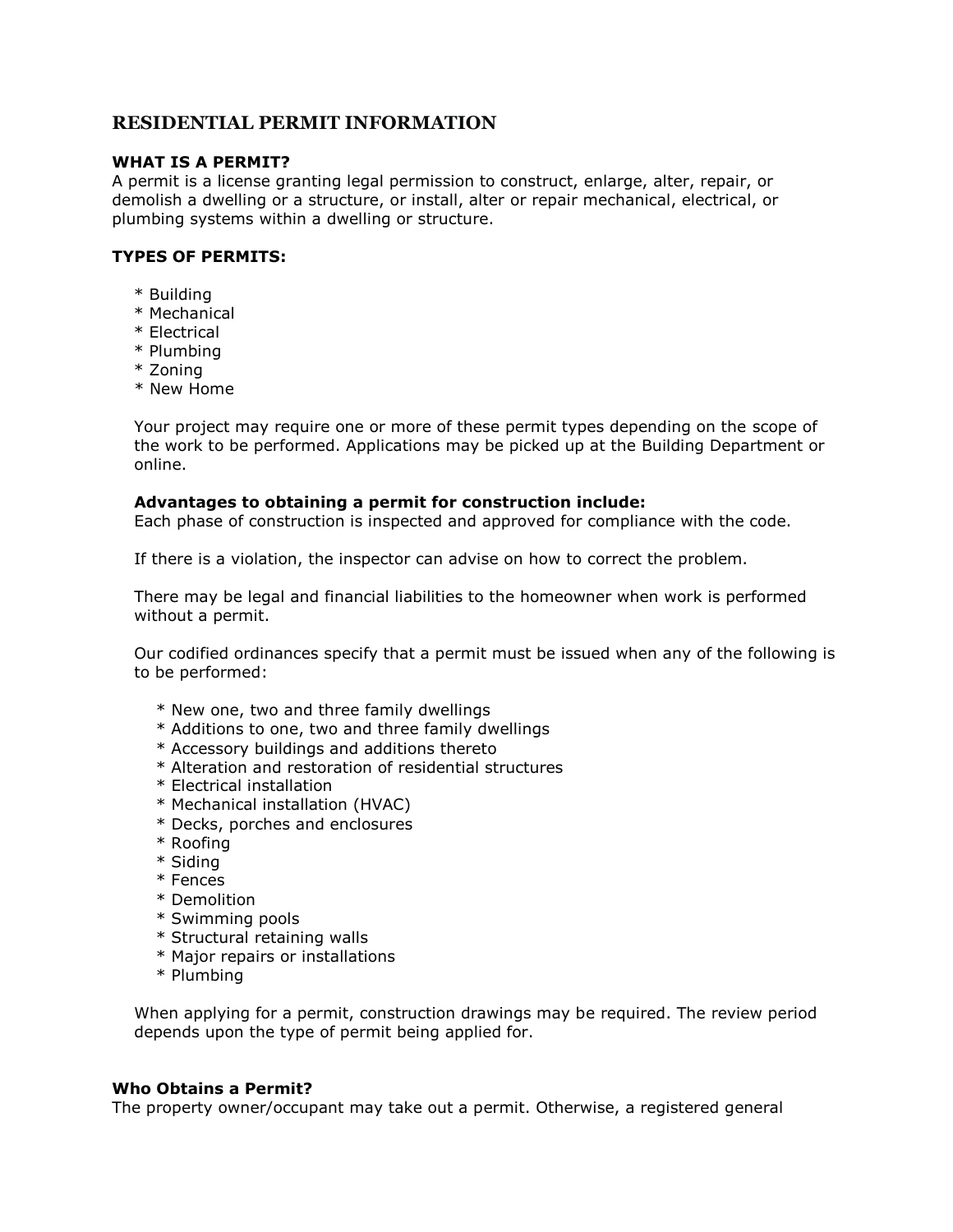contractor or subcontractor in the electrical or mechanical trades must obtain the permit. The permit holder is legally responsible for the work for which the permit was approved and issued.

## **Permit Fees:**

Permit fees for residential projects vary from fixed rate fees to fees based on estimated value or square footage. If work is started prior to obtaining a permit, the penalty is the original permit fee plus an additional 300%. A 1% permit fee surcharge is required by the State of Ohio for all residential permits.

### **Expiration of Permits:**

Construction must commence within six months of issuing a permit. A permit will become void if progress, as determined by the inspection record, is suspended for a period of six months or more. To renew an expired permit, contact the Building Department.

### **Contractor Registration Requirements:**

Contractors must be registered with the City of Napoleon by completing a registration application, which may be picked up at the Building Department or online. Electrical and mechanical contractors must also submit a current State of Ohio Certificate of Qualification issued by the Ohio Construction Industry Examining Board.

### **Residential Energy Conservation Requirements:**

The Ohio Board of Building Standards has adopted energy conservation standards for detached one, two, and three family dwellings in Ohio. These requirements may be found in the Residential Code of Ohio.

In order to establish compliance and enforcement the Building Department requires energy conservation compliance data for residential projects when plans are submitted. If you are not familiar with this requirement, consult with your H.V.A.C. or insulation contractor. Free energy conservation software is available at www.energycodes.gov

## **Ohio Codes and Standards:**

Ohio codes and standards are available for review online at: www.com.state.oh.us/dic/dicbbs.htm.

Ohio codes and standards publications are available for purchase from the International Code Council online at www.ICCsafe.org

#### **Plan Review:**

Documents submitted for permits are distributed to various city departments for review. The plan review period generally takes 1-3 working days. If additional information is required, you will be contacted. You can check the status of your application by calling the Building Department.

#### **When is a Permit NOT required?**

Generally, permits are not required for routine maintenance of existing structures or dwellings. Some examples are:

- \* Nonstructural room finishes
- \* Floor Covering
- \* Painting
- \* Light maintenance and routine repair